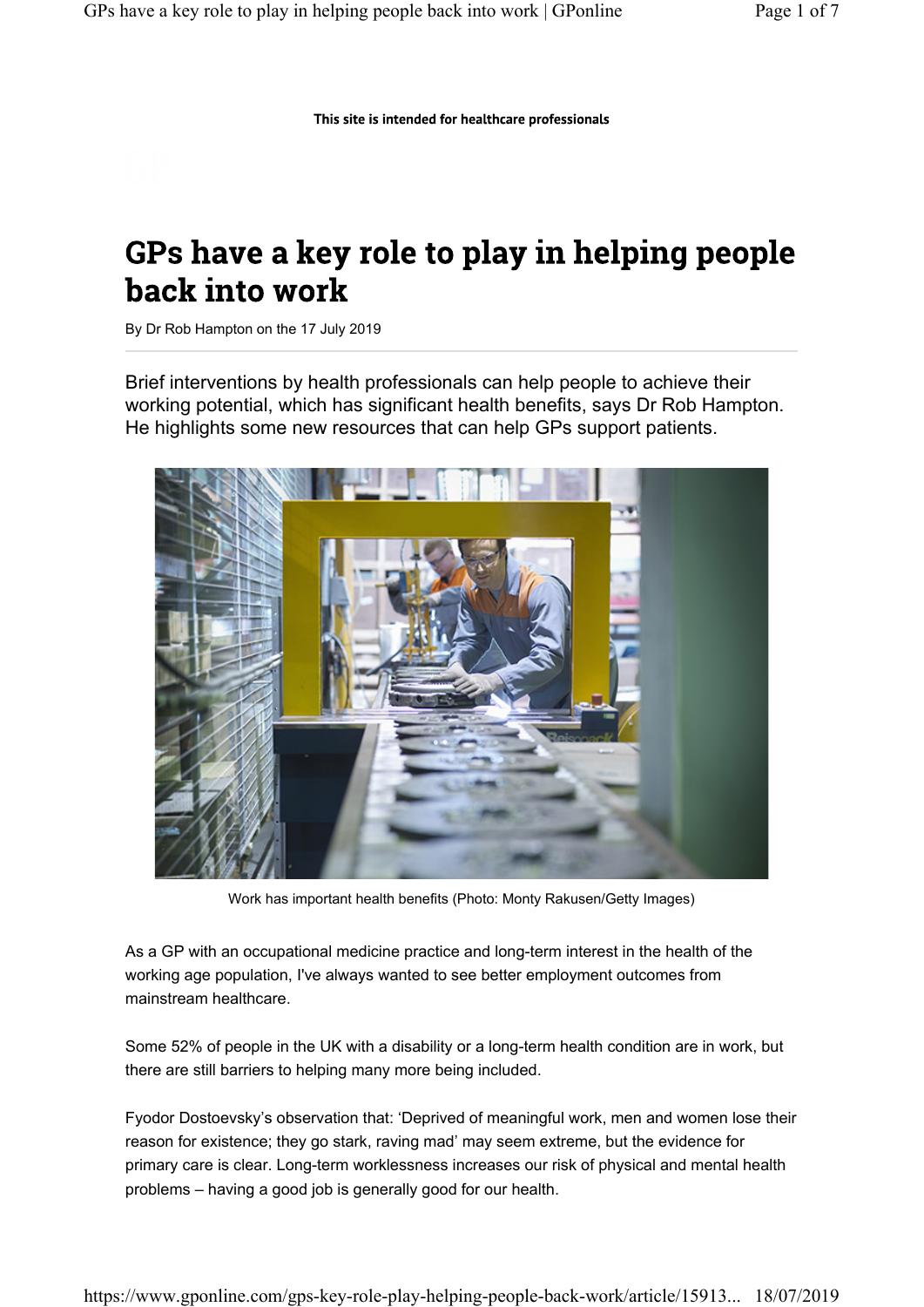### Why is this important for GPs?

In my experience, GPs generally do not see their potential to motivate people back to the workplace.

Research from the fields of psychology and anthropology confirm that meaningful work contributes to an individual's purpose in life and can enrich and fulfil their sense of self-worth. Our ability to motivate patients and help them reflect on unhealthy behaviours is well recognised and is a privilege of delivering holistic care.

Helping people with long-term physical and mental health conditions to remain in or return to work is one such area. Long-term health conditions can act as a barrier to gaining and retaining employment, which can have a devastating impact on individuals and their families, increasing the chance of an early death.

Most healthcare professionals have recognised the link between work and health. The 2019 Health and Work Consensus Statement for Action from The Academy of Medical Royal Colleges, the Royal College of Nursing and Allied Health Professions Federation sets out their commitment to support healthcare professionals in helping people to stay in or return to work.

This is a significant milestone to help embed this ambition into everyday practice. Not only does it demonstrate a shared vision; it also outlines four key actions to support healthcare professionals in proactively supporting this agenda.

The consensus statement is an important foundation for healthcare professionals to develop and improve skills that will help us have positive conversations around work in our day-to-day work.

### **Asking patients about work**

As healthcare professionals, our time with patients is often limited, but making a brief, positive intervention can help people consider the importance of work to their health.

This can be as simple as asking patients 'How is work?' Not only can this give a snapshot of patients' health and happiness at work; it can start a conversation that leads us to the most appropriate interventions or advice.

Two new resources are now available to help healthcare professionals with these conversations. The Work and Health e-learning from Public Heath England and Health Education England e-Learning for Healthcare provides quick and practical source for improved knowledge and practice.

The evidence-based modules include advice on work for people with mental health and musculoskeletal problems, cancer and other long-term conditions. Completing the modules provides CPD certification and should improve confidence in starting conversations to ensure that work is an outcome of our day-to-day care.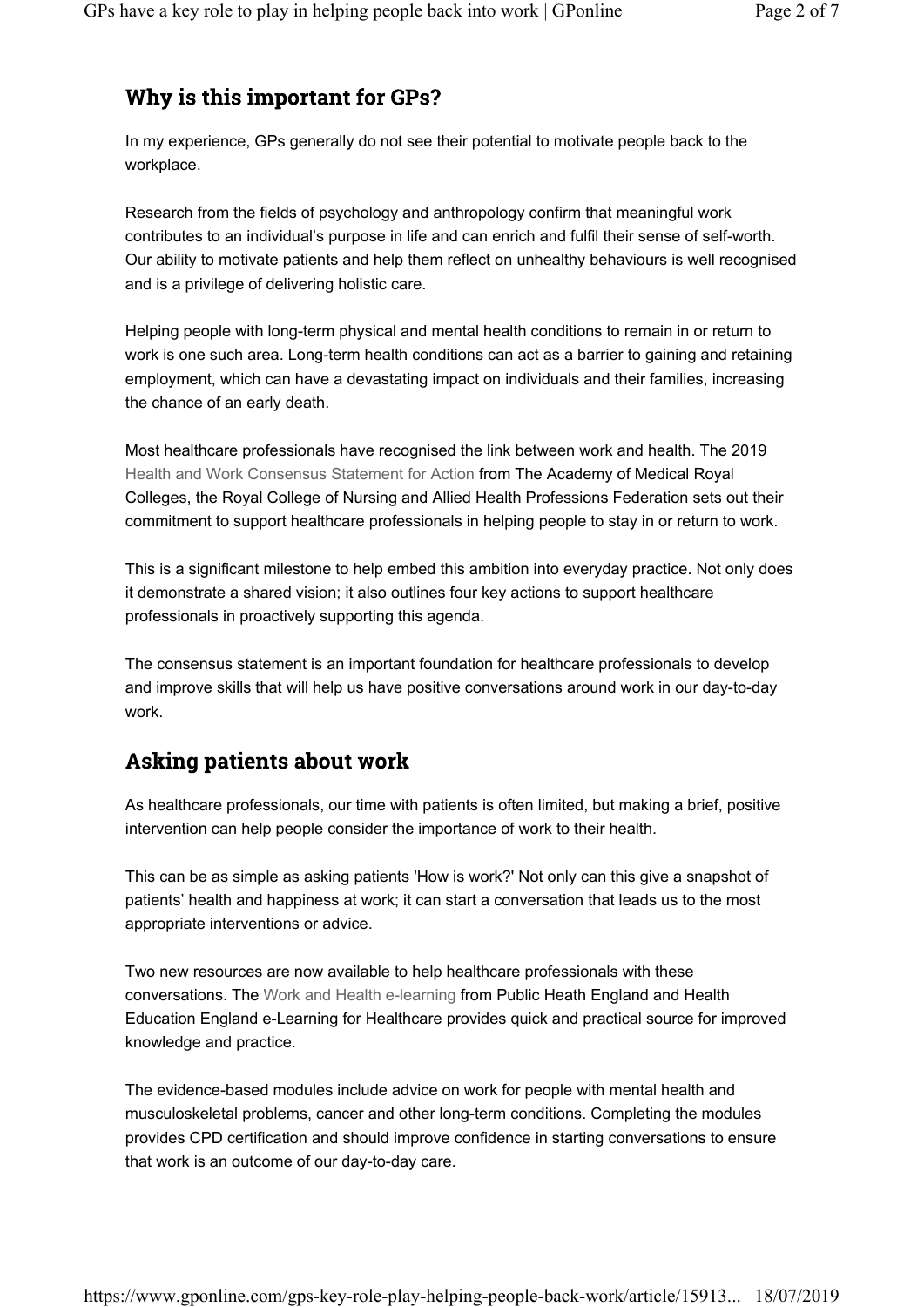Meanwhile, the government commissioned the Council for Work and Health to produce Talking Work, a guide for discussing work and workplace modifications – this has received positive feedback from GP colleagues. The guide includes a simple checklist for having the health and work conversation, as well as case studies and examples of useful phrases to consider.

#### **Health and work champions**

In my role as a GP, I value these conversations to help people stay in or to return to work. I'm privileged to be one of three medical health and work champions for Public Health England. This role includes delivering training to GPs across the East Midlands around the importance of work to health, as well as on techniques to build confidence in addressing hurdles to vocational rehabilitation.

The Royal College of Occupational Therapists is also training occupational therapists to become voluntary PHE RCOT Health and Work champions, who will deliver peer-to-peer training on health and work across their trusts. Evaluation of the training shows significant improvements in trainees' knowledge and confidence.

GPs rightly feel a sense of satisfaction when a patient is grateful for advice that changes their health prospects. Patients at risk of long-term worklessness are often doubtful at first, but if you recognise their doubts, support them with workplace modifications and stick with them for a few consultations, my experience is that most of the time, they go back to work and are genuinely grateful for you taking an interest in this aspect of their lives.

Good work is good for you – and with the right support and guidance, health professionals can help people to achieve their working potential and the health benefits this brings.

• Dr Hampton is a GP in Leicestershire and Public Health England medical champion for work as a health outcome

## **Just published**



https://www.gponline.com/gps-key-role-play-helping-people-back-work/article/15913... 18/07/2019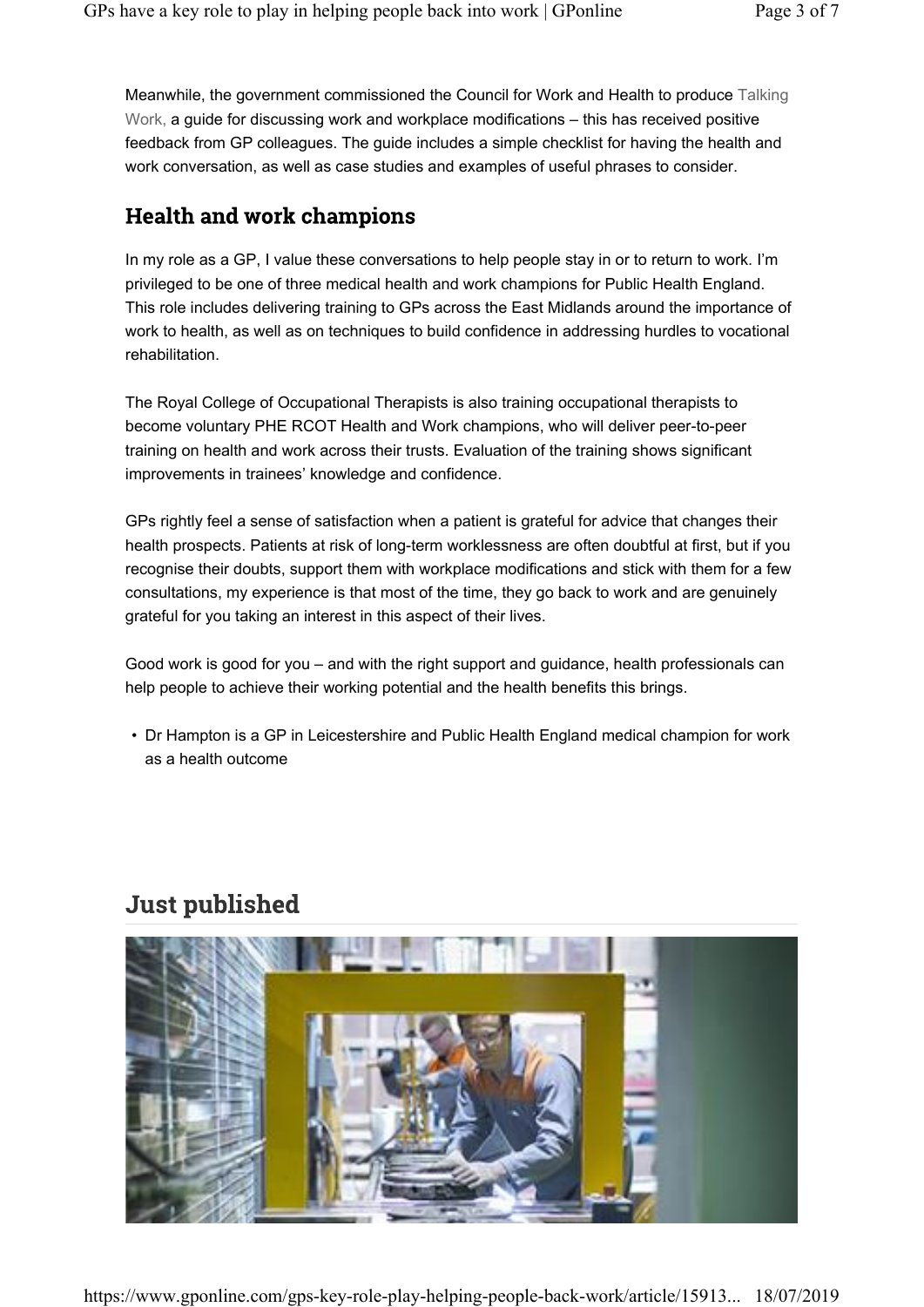

GPs have a key role to play in helping people back into work

Brief interventions by health professionals can help people to achieve their working...

17 Jul 2019



BMA demands financial compensation for doctors hit by pension age discrimination Doctors affected by age discrimination under changes to the NHS pension scheme in... 17 Jul 2019

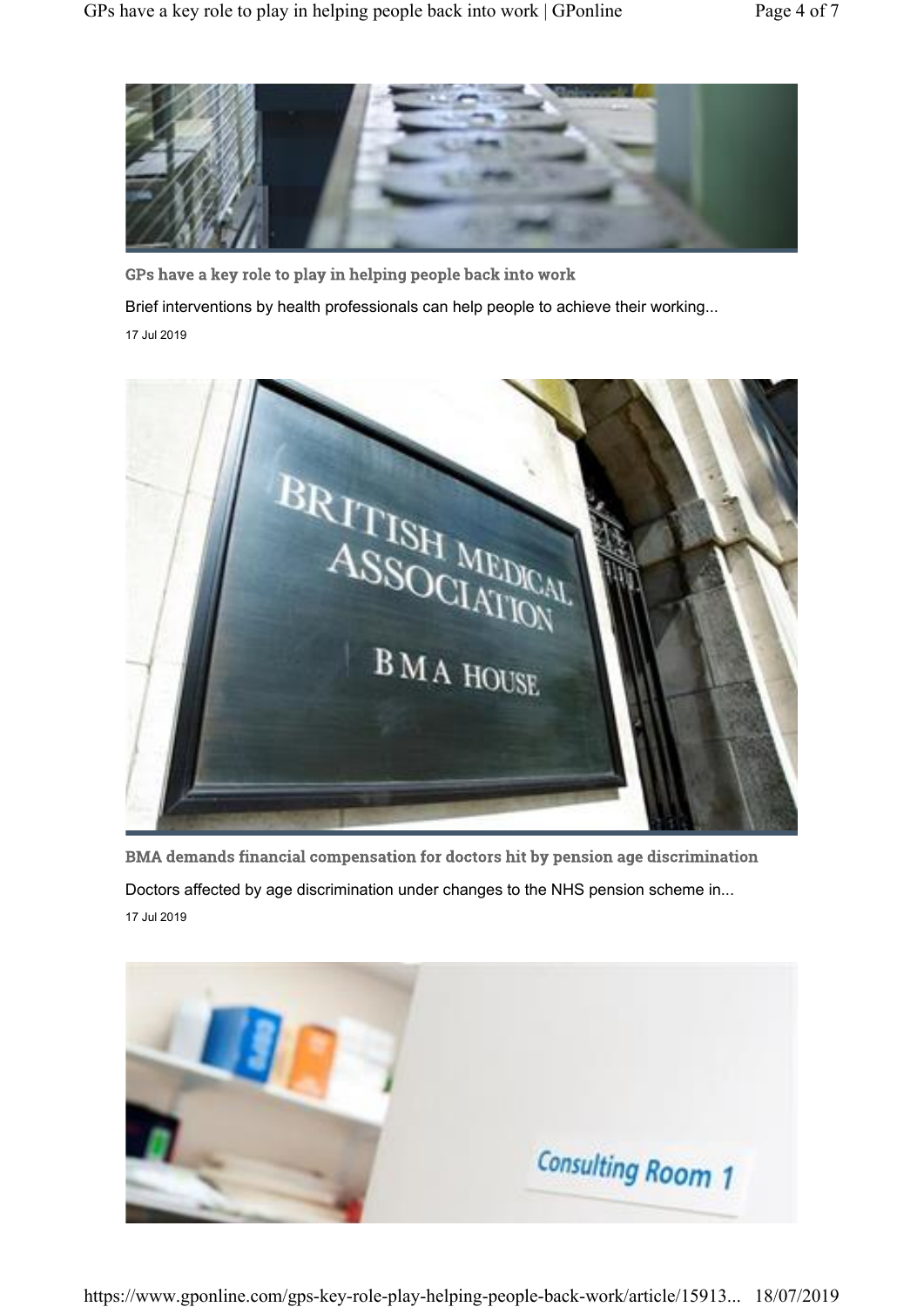

Are these the toughest places to be a GP in England?

Half of England's most underdoctored CCGs have among the highest numbers of older...

17 Jul 2019



NHS England sets out £24m plan to boost GP retention

NHS England will invest £24m over the next two years to support GP retention programmes... 17 Jul 2019